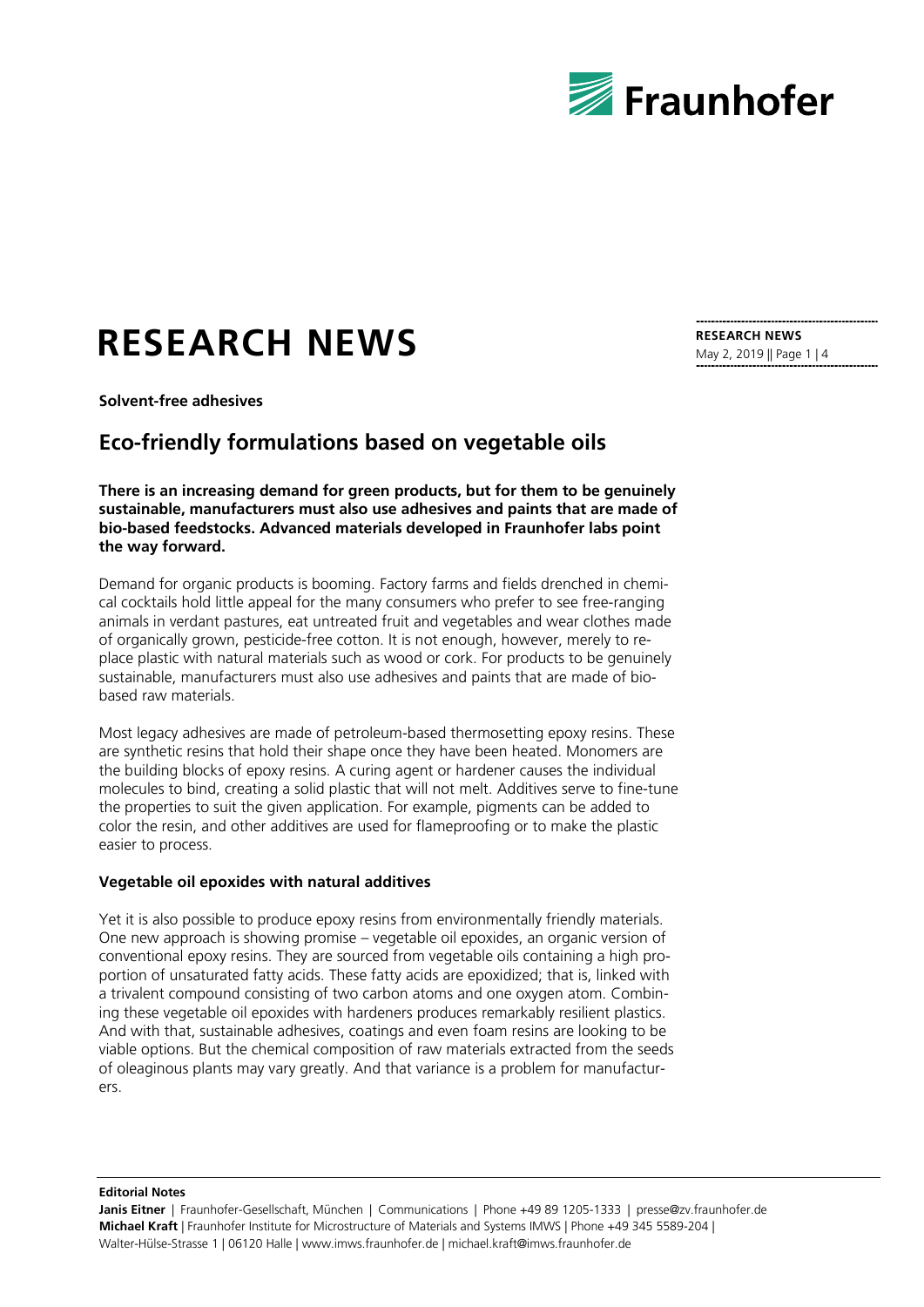

#### **Eco-friendly adhesives with ideal properties**

Researchers at the Fraunhofer Institute for Microstructure of Materials and Systems IMWS set out to tackle this problem by probing the properties of newly developed biogenic resins. This is a penetrating analysis: "We are investigating these resins from the micro to the macro level," says Andreas Krombholz, group leader at IMWS. The first step is to determine how variations in the composition of the feedstock affects the resins. Once the IMWS team has solved that puzzle, they can start enhancing and adapting the resins to the given processing methods.

Fraunhofer scientists are also using vegetable oil epoxides to develop novel adhesives. All formulations for these adhesives from the Fraunhofer labs are solvent-free. The researchers are digging deeper to learn which fillers and additives can be used to deliver specific properties. High electrical conductivity, for example, comes in handy. If an adhesive layer is conductive, it can be heated from the inside out by applying an electrical voltage, thereby quickly and selectively curing it. Or an additive such as modified thyme oil could endow the adhesive with antibacterial properties.

#### **Conversion from epoxidation to enzyme treatment**

The use of vegetable oil epoxides increases the organic content of these adhesives to 86 percent, because the materials contain a high percentage of vegetable oil and the hardening agent is based on organic substances rather than petroleum derivatives. By comparison: to qualify as a sustainable material, at least 35 percent of its ingredients must be sourced from renewable sources. "Together with the Fraunhofer Institute for Interfacial Engineering and Biotechnology IGB, we switched from epoxidation to a novel enzyme-based process. This means we can process vegetable oils without using petrochemicals. The treatment with enzymes takes place at 40 degrees Celsius rather than 100 degrees Celsius as in the past, so we are also conserving energy," adds Krombholz. The benefits do not end there. Industrial users in Europe had sourced the linseed oil for vegetable oil epoxides from Canada, which is not exactly eco-friendly considering the distance it has to travel. Fraunhofer scientists adapted the process to use an essential oil derived from the Moldavian dragonhead plant, grown organically in Germany, rather than imported linseed oil. This reduces the carbon footprint even further. On top of that, the researchers found an environmentally sound replacement for the previously highly toxic hardener.

## **RESEARCH NEWS**

May 2, 2019 || Page 2 | 4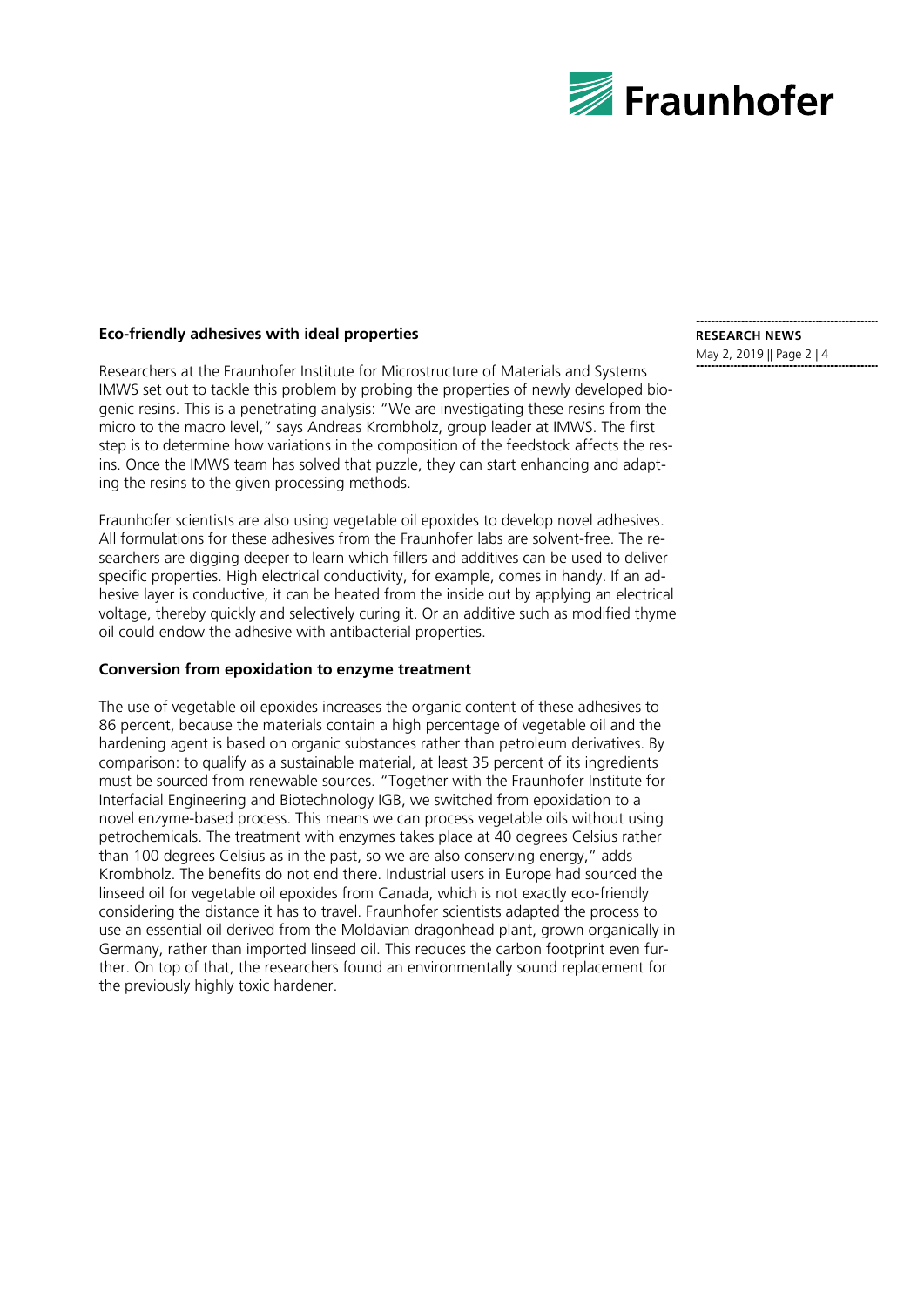



**Picture 1: Two metal parts joined using the new, sustainably produced adhesive. Behind them: three pots containing the ingredients of the adhesive – the liquid hardener (yellow), the paste hardener (white) and the lignin organic solvent (black).**

### **RESEARCH NEWS**

May 2, 2019 || Page 3 | 4



**Picture 2: Powdered lignin and linseed. Behind them: three pots containing the ingredients of the adhesive – the liquid hardener (yellow), the paste hardener (white) and the lignin organic solvent (black).**

**© Fraunhofer IMWS**